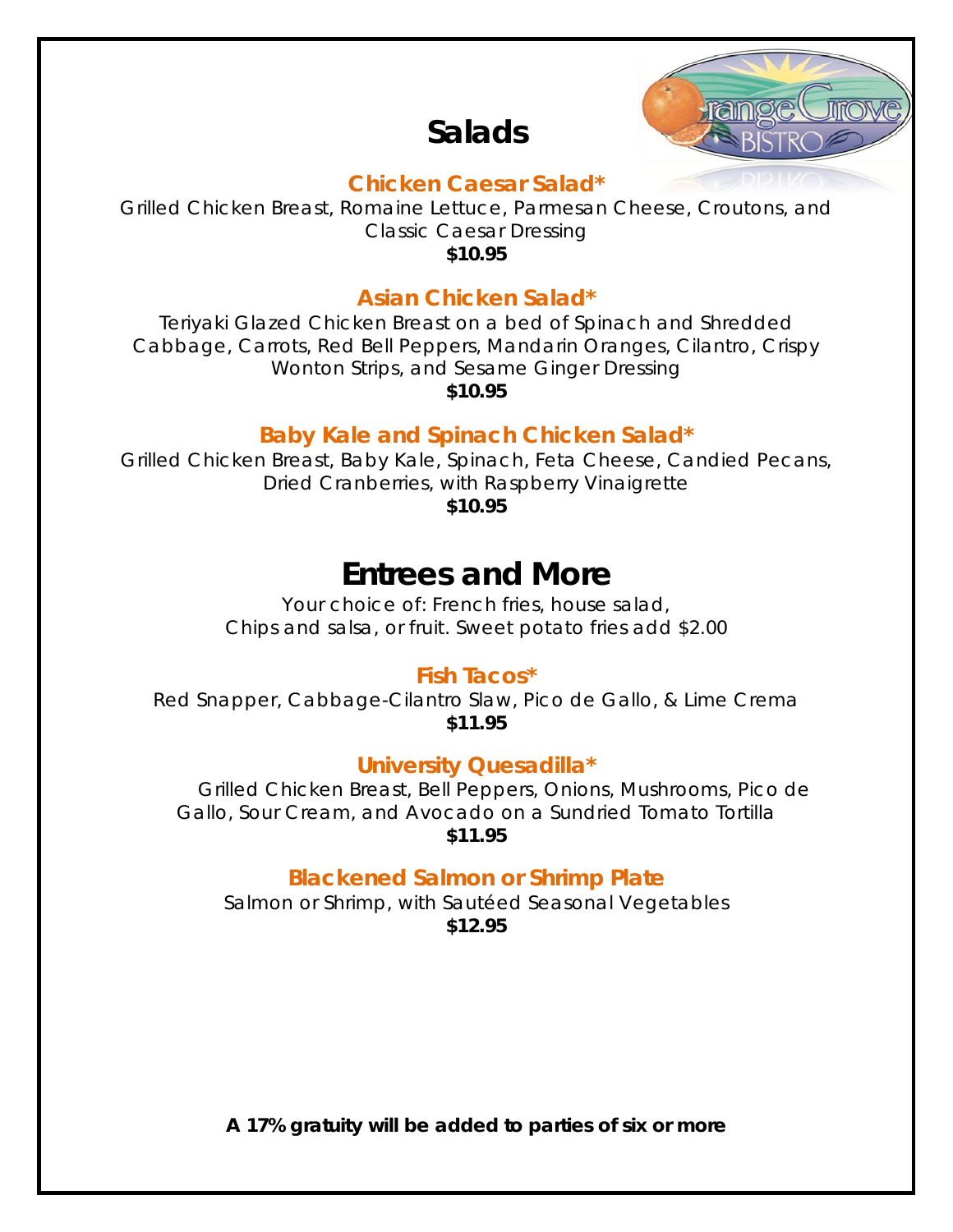### **Sandwiches and Burgers**

*Your choice of: French fries, house salad, Chips and salsa, or fruit. Sweet potato fries add \$2.00*

### **Mediterranean Chicken Sandwich**

Grilled Chicken Breast, Havarti Cheese, Pesto Aioli, Sundried Tomatoes, with Spinach, on a Telera Roll **\$12.95**

#### **Bistro BLTA**

Applewood Smoked Bacon, Avocado, Romaine Lettuce, Tomato, Roasted Red Pepper and Sage Aioli, on Squaw Bread **\$11.95**

### **Turkey Burger**

Turkey Patty, Goat Cheese, Cranberry Chutney, Arugula, on a Telera Roll **\$11.95**

#### **Bistro Burger**

Beef Patty, Applewood Smoked Bacon, Fried Egg, Arugula, and Tomato, on a Brioche Bun **\$12.95**

*\*Substitute Salmon or Shrimp add \$2.75*

**\*\*Vegan & Vegetarian, and Gluten Free Options Available**

# **Desserts and Beverages**

#### **Dessert Menu**

Duo Sorbet Assorted Dessert Platter Chocolate Brownie with Ice Cream **\$3.50 per person**

**Beverages** Soft Drinks, Lemonade, Hot Tea, Coffee, Sparkling Water **\$1.50 Beer and Wine** Chardonnay or Cabernet **\$7.00** Selected Beer Varietals (ask server) **\$6.00**

**A 17% gratuity will be added to parties of six or more**